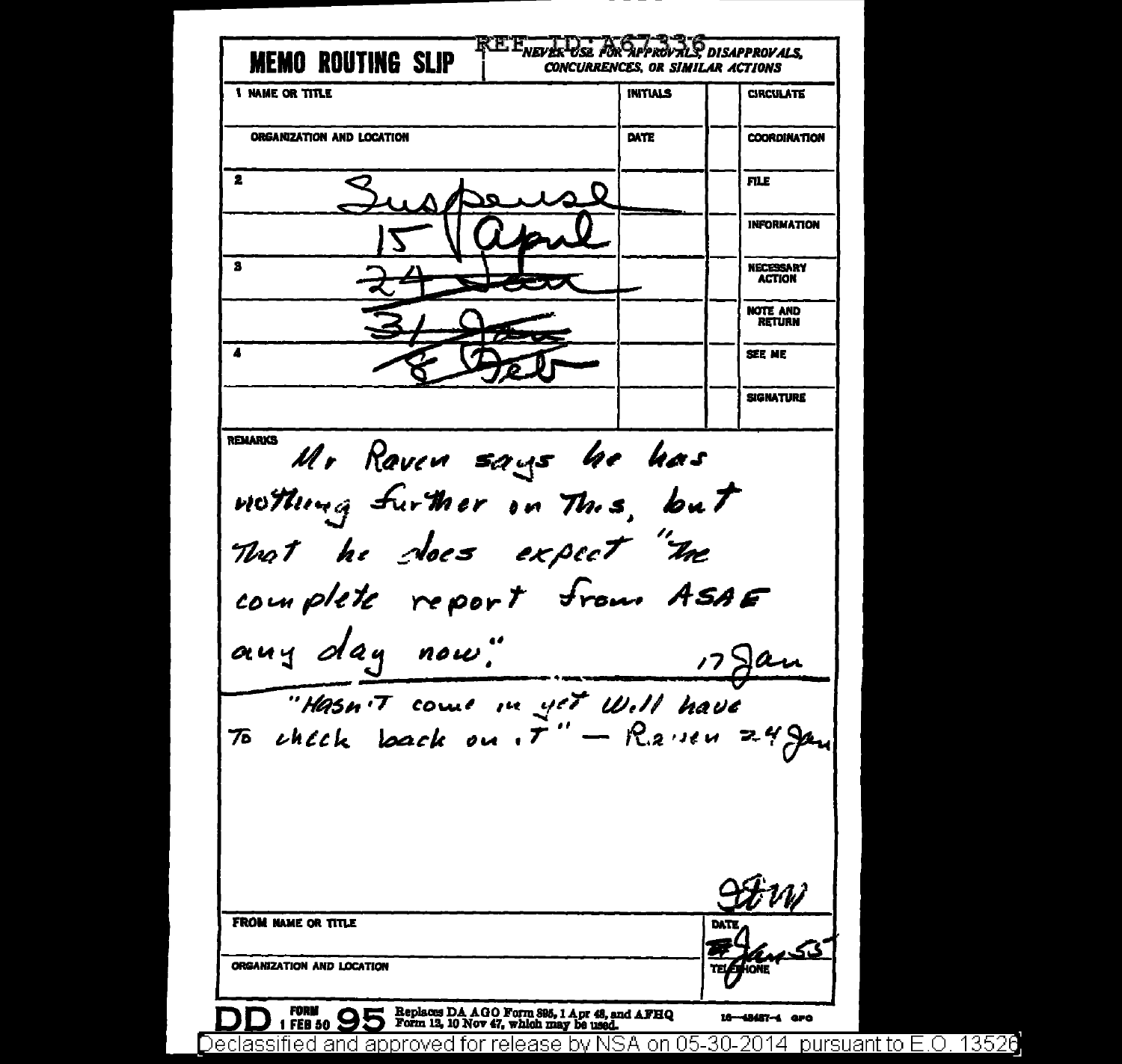Juspense  $+7$   $5$ The whole report will be sent over to you when it is obuipiled. As far as Mr. Ravru now knows fit is not possible to buy either The TAN Enigma or Grimsen's Mixer. Capt M - See of report is out - want to book at il before going abroad. & Dec  $\mathcal{A}$ m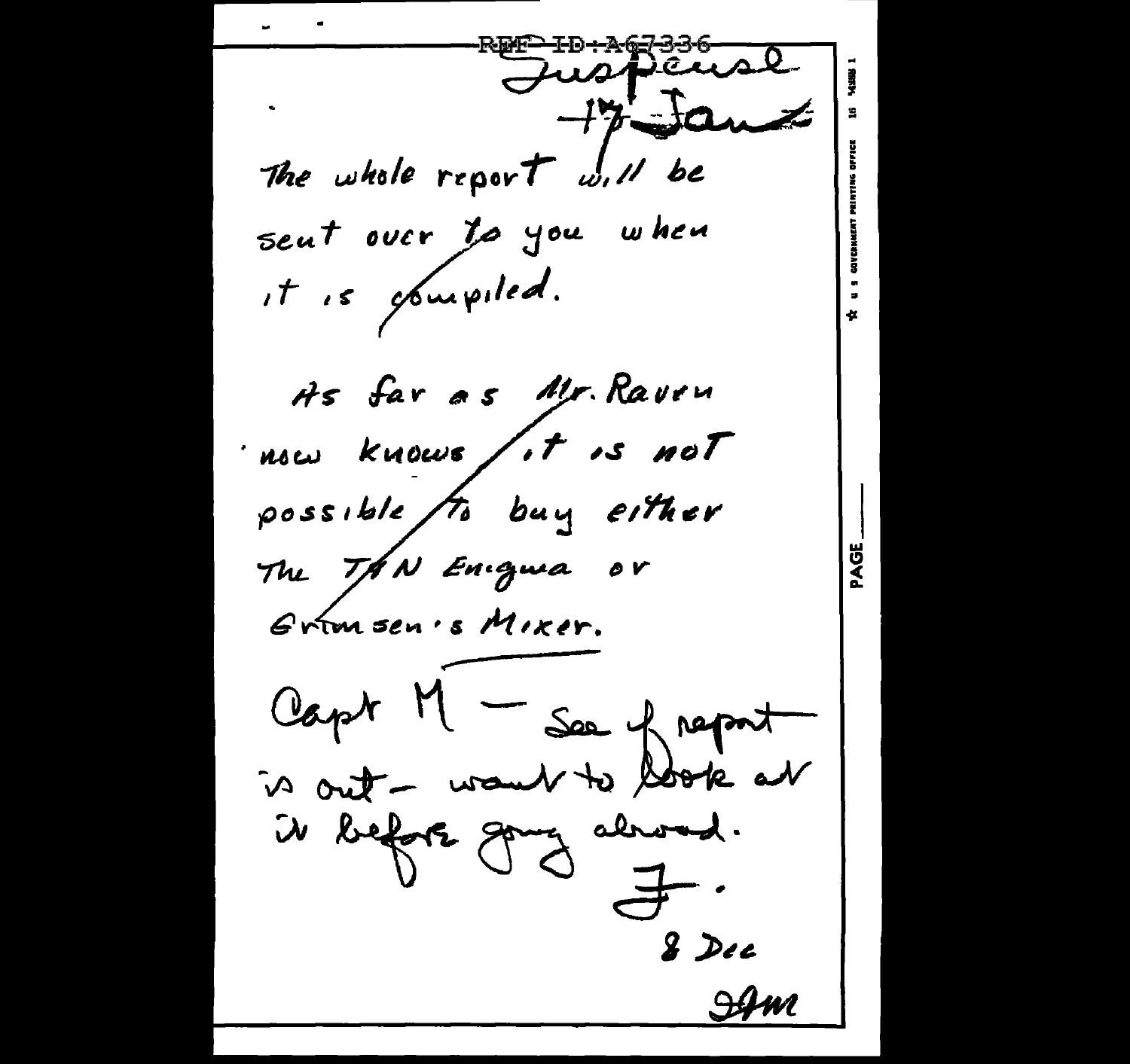|                                                          | <u>REF ID:A67336</u>                                                                     |                                   |
|----------------------------------------------------------|------------------------------------------------------------------------------------------|-----------------------------------|
| <b>MEMO ROUTING SLIP</b>                                 | <b>NEVER USE FOR APPROVALS, DISAPPROVALS,</b><br><b>CONCURRENCES, OR SIMILAR ACTIONS</b> |                                   |
| 1 NAME OR TITLE                                          | <b>INITIALS</b>                                                                          | <b>CIRCULATE</b>                  |
| trie des an<br>ORGANIZATION AND LOCATION                 | DATE                                                                                     | <b>COORDINATION</b>               |
| 2                                                        |                                                                                          | FILE.                             |
|                                                          |                                                                                          | <b>INFORMATION</b>                |
| з                                                        |                                                                                          | <b>NECESSARY</b><br><b>ACTION</b> |
|                                                          |                                                                                          | <b>NOTE AND</b><br><b>RETURN</b>  |
| 4                                                        |                                                                                          | SEE ME                            |
|                                                          |                                                                                          | <b>SIGNATURE</b>                  |
|                                                          |                                                                                          |                                   |
|                                                          |                                                                                          |                                   |
| Perer                                                    | <b>Figure</b>                                                                            |                                   |
| FROM NAME OF TITLE<br>مه به<br>ORGANIZATION AND LOCATION | <u>. Arao</u> D                                                                          | DATE<br>ረ ላ⊅<br><b>TELEPHONE</b>  |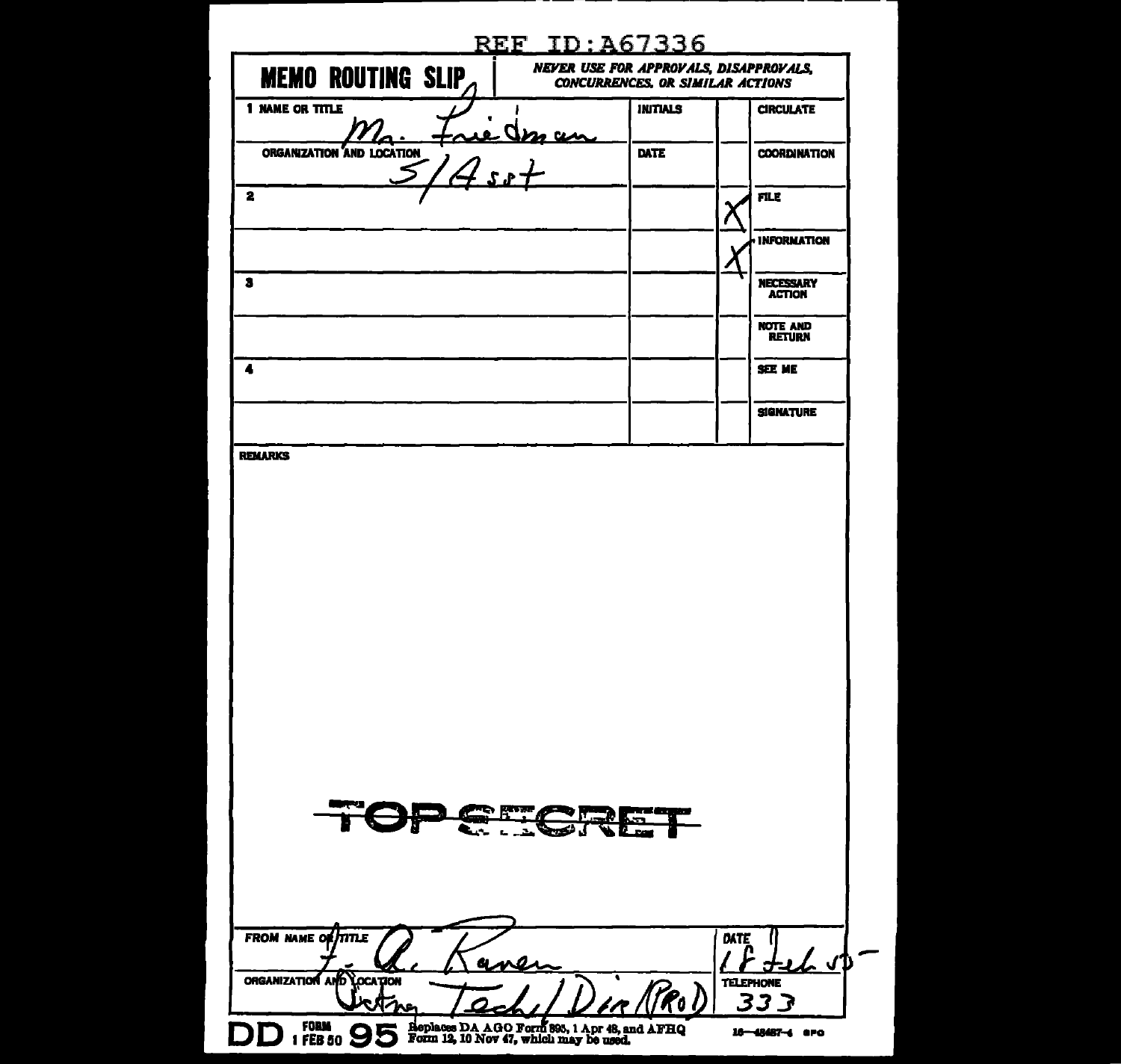RE EVEVEL DE FER OP ROY & ODISAPPROVALS, **MEMO ROUTING SLIP CONCURRENCES, OR SIMILAR ACTIONS INTTIALS** 1 NAME OR TITLE **CIRCULATE** RA E F.  $\boldsymbol{R}$ . ı٧ ORGANIZATION AND LOCATION DATE **COORDINATION** RO)  $\overline{\mathbf{2}}$ FILE. **INFORMATION**  $\overline{\mathbf{s}}$ NECESSARY<br>ACTION NOTE AND<br>RETURN  $\overline{\bullet}$ **SEE ME SIGNATURE** ∞, 冗 **Agj**  $m$  $\bullet$ رە> W 27 **PER ET LANDS** me.<br>----- $\sqrt{2}$ **County** and FROM NAME OR TITLE DATE  $\mathbf{a}$ ORGANIZATION AND LOCATION **TELEPHONE** DD 1 FEB 50 95 Form 13, 10 Nov 47, which may be used. 16-48487-4 arc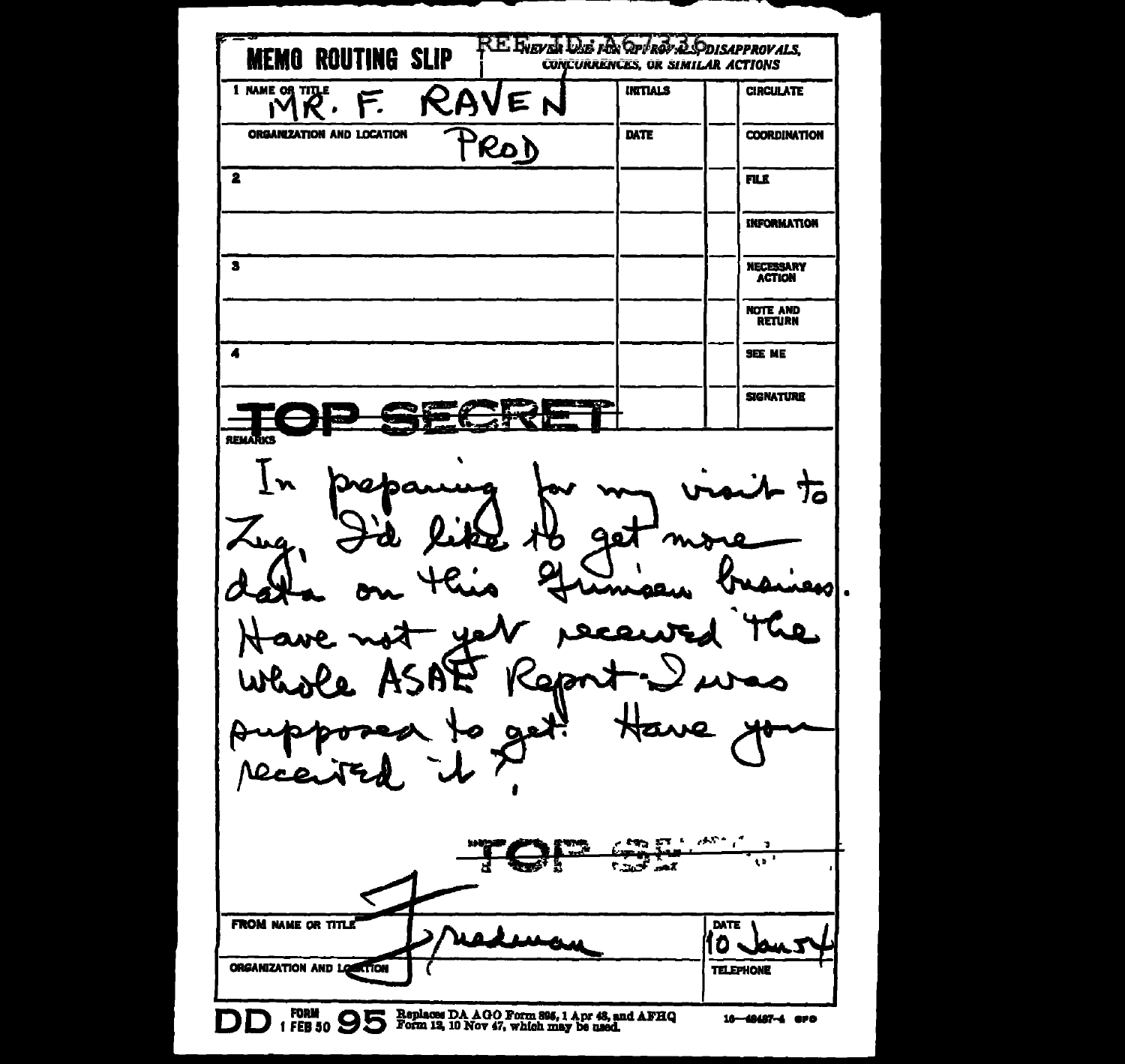Tobiay.

REF ID:A67336

 $1335 - 18$  form

Mayinking - Coopt Werne uport Nes- my

disned by Mr Freedman on TON ciphen

machine is not arribble.

They suggest plaing on and you me (DM 12,000) with printle delivery in

 $60$  days.

I told them you would discuss the watter

upos optes retur

compen